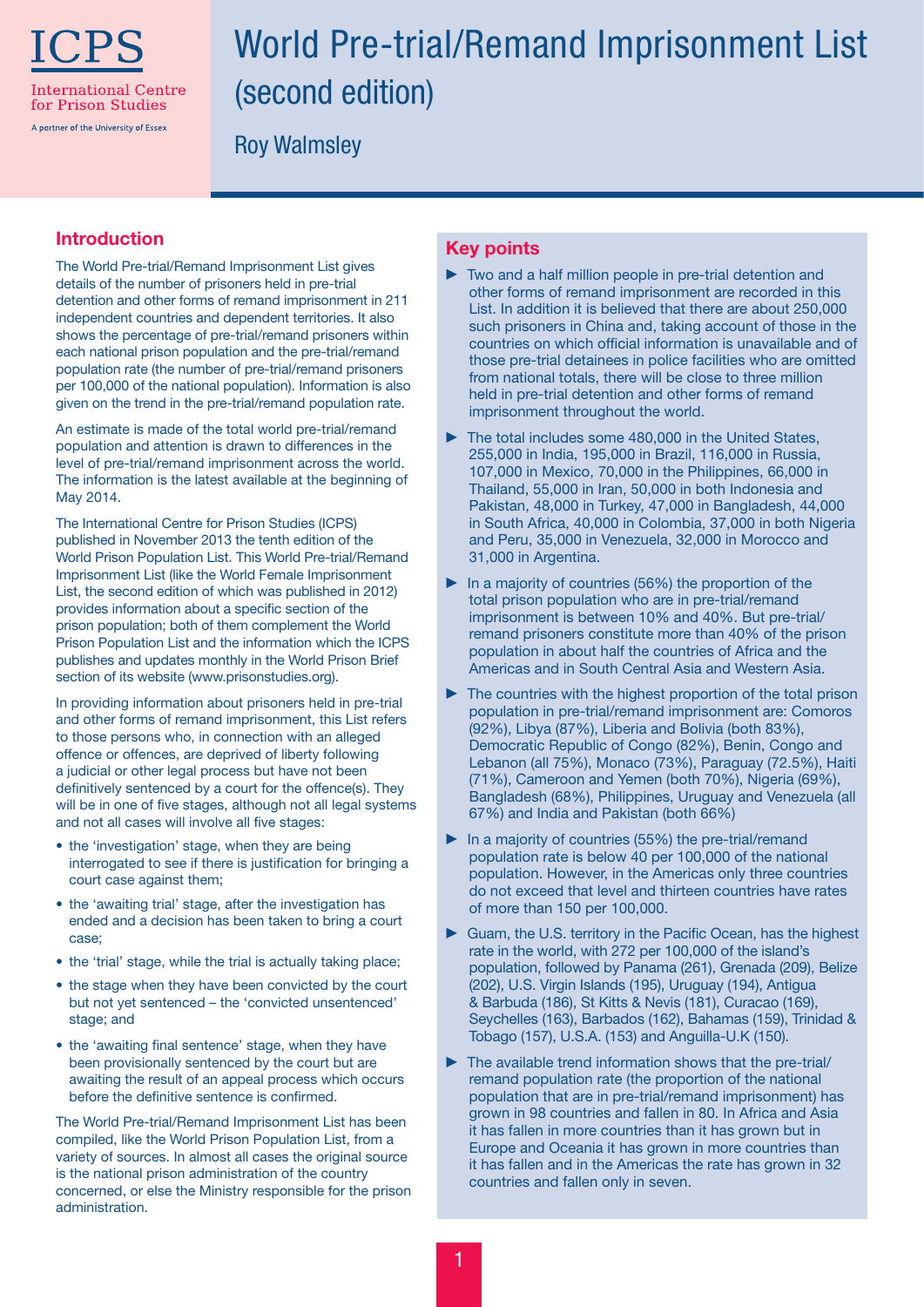## Table 1 AFRICA

|                                                                                                                                                                                                                                                                                      | <b>Total number</b><br>in pre-trial/<br>remand<br><b>imprisonment</b>                                                                                                   | <b>Date</b>                                                                                                                                                              | <b>Percentage</b><br>of total<br>prison<br>population                                                                                                                    | <b>Estimated</b><br>national<br>population<br>(at date shown)                                                                                                                | <b>Pre-trial/remand</b><br>population rate<br>(per 100,000 of<br>national pop'n)                                        | <b>Trend information</b><br>(pre-trial/remand<br>population rate)                                                                                                                                                                                                                                                                                                                                            |
|--------------------------------------------------------------------------------------------------------------------------------------------------------------------------------------------------------------------------------------------------------------------------------------|-------------------------------------------------------------------------------------------------------------------------------------------------------------------------|--------------------------------------------------------------------------------------------------------------------------------------------------------------------------|--------------------------------------------------------------------------------------------------------------------------------------------------------------------------|------------------------------------------------------------------------------------------------------------------------------------------------------------------------------|-------------------------------------------------------------------------------------------------------------------------|--------------------------------------------------------------------------------------------------------------------------------------------------------------------------------------------------------------------------------------------------------------------------------------------------------------------------------------------------------------------------------------------------------------|
| <b>Northern Africa</b>                                                                                                                                                                                                                                                               |                                                                                                                                                                         |                                                                                                                                                                          |                                                                                                                                                                          |                                                                                                                                                                              |                                                                                                                         |                                                                                                                                                                                                                                                                                                                                                                                                              |
| Algeria<br>Egypt<br>Libya<br><b>Morocco</b><br>Sudan<br><b>Tunisia</b>                                                                                                                                                                                                               | 5,500<br>6,392<br>4,440<br>32,626<br>3,893<br>13,000                                                                                                                    | 8/12<br>31/12/06<br>15/9/13<br>30/9/12<br>/13<br>11/13                                                                                                                   | 10.0%<br>9.9%<br>87.2%<br>46.2%<br>20.4%<br>52.0%                                                                                                                        | 36.57m<br>73.61m<br>6.21m<br>32.65m<br>37,96m<br>10.88m                                                                                                                      | 15<br>$\boldsymbol{9}$<br>71<br>100<br>10<br>119                                                                        | 2000 32; 2004 31; 2008 20<br>2001 16; 2005 12<br>2004 121; 2007 110; 2010 104<br>2000 79; 2005 87; 2010 95<br>2003 4; 2011 7<br>not available                                                                                                                                                                                                                                                                |
| <b>Western Africa</b>                                                                                                                                                                                                                                                                |                                                                                                                                                                         |                                                                                                                                                                          |                                                                                                                                                                          |                                                                                                                                                                              |                                                                                                                         |                                                                                                                                                                                                                                                                                                                                                                                                              |
| <b>Benin</b>                                                                                                                                                                                                                                                                         | 5,174                                                                                                                                                                   | /10                                                                                                                                                                      | 74.9%                                                                                                                                                                    | 8.85m                                                                                                                                                                        | 58                                                                                                                      | 2002 46; 2007 67                                                                                                                                                                                                                                                                                                                                                                                             |
| <b>Burkina Faso</b><br><b>Cape Verde</b><br>Côte d'Ivoire<br>Gambia<br>Ghana<br>Guinea (Conakry)<br>Liberia<br>Mali<br>Mauritania<br><b>Niger</b><br>Nigeria<br>Senegal<br>Sierra Leone<br><b>Togo</b><br><b>Central Africa</b><br>Angola<br>Cameroon<br>Chad<br>Congo (Brazzaville) | 2,418<br>399<br>c. 3,916<br>c. 300<br>3,012<br>c. 1,690<br>c. 1,516<br>2,492<br>807<br>3,845<br>36,983<br>3,491<br>1,913<br>2,648<br>9,487<br>16,800<br>3,064<br>c. 975 | 31/12/13<br>/12<br>31/12/13<br>31/12/13<br>7/10/13<br>/13<br>/13<br>/13<br>/13<br>/13<br>30/6/13<br>21/12/12<br>18/9/13<br>/13<br>11/11<br>12/11<br>31/12/11<br>31/12/12 | 41.5%<br>29.6%<br>c. 44.0%<br>c.30.0%<br>21.4%<br>c.65.0%<br>c. 83.0%<br>50.2%<br>48.5%<br>54.0%<br>68.7%<br>41.4%<br>58.3%<br>61.8%<br>47.7%<br>70.0%<br>63.4%<br>75.0% | 18.17m<br>494,000<br>20.55m<br>1.88m<br>26.25m<br>11.75m<br>4.29m<br>15.30m<br>3.89m<br>17.83m<br>170.23m<br>13.24m<br>6.12m<br>6.41m<br>19.81m<br>21.41m<br>12.26m<br>4.39m | 13<br>81<br>c. 19<br>c. 16<br>11<br>c. 14<br>c. 35<br>16<br>21<br>22<br>22<br>26<br>31<br>41<br>48<br>78<br>25<br>c. 22 | 2000 11; 2005 10; 2010 12<br>1999 65; 2010 66<br>2002 22; 2007 17<br>1999 8; 2009 14<br>2001 11; 2005 17; 2010 14<br>2002 17; 2008 18<br>2007 23; 2009 29<br>2002 25; 2011 17<br>2010 19<br>2007 27; 2010 16<br>2000 22; 2005 20; 2010 22<br>2000 18; 2005 19; 2008 23<br>2005 14; 2009 19<br>not available<br>1999 29; 2003 23<br>2003 76; 2008 76<br>2005 20<br>not available                              |
| Dem Rep of Congo<br>Gabon<br>Sao Tome e Principe<br><b>South Sudan</b>                                                                                                                                                                                                               | c.18,000<br>c. 1,166<br>25<br>c.3,600                                                                                                                                   | /10<br>/13<br>30/9/13<br>6/11                                                                                                                                            | c. 82.0%<br>c. 33.3%<br>12.9%<br>c. 45.0%                                                                                                                                | 62.19m<br>1.67m<br>194,000<br>10.38m                                                                                                                                         | c. 29<br>c. 70<br>13<br>c. 35                                                                                           | not available<br>2006 78<br>2002 53; 2006 45; 2010 49<br>not available                                                                                                                                                                                                                                                                                                                                       |
| <b>Eastern Africa</b>                                                                                                                                                                                                                                                                |                                                                                                                                                                         |                                                                                                                                                                          |                                                                                                                                                                          |                                                                                                                                                                              |                                                                                                                         |                                                                                                                                                                                                                                                                                                                                                                                                              |
| <b>Burundi</b><br>Comoros<br><b>Djibouti</b><br>Ethiopia<br>Kenya<br>Madagascar<br><b>Malawi</b><br><b>Mauritius</b><br>Mozambique<br>Rwanda<br><b>Seychelles</b><br><b>Tanzania</b><br>Uganda<br>Zambia<br>Zimbabwe<br>Mayotte (France)<br><b>Southern Africa</b>                   | 4,035<br>189<br>c. 275<br>15,723<br>18,720<br>c. 9,921<br>1,957<br>1,052<br>5,108<br>3,952<br>144<br>17,224<br>c. 16,830<br>3,950<br>3,689<br>85                        | 31/12/13<br>10/13<br>/13<br>2009-10<br>10/12<br>/13<br>4/9/13<br>16/1/13<br>9/13<br>31/12/12<br>13/8/12<br>17/10/13<br>6/12<br>17/9/13<br>8/2/10<br>2/6/09               | 51.8%<br>91.7%<br>c.50.0%<br>14.0%<br>36.0%<br>53.0%<br>15.6%<br>39.5%<br>32.6%<br>7.1%<br>24.3%<br>50.1%<br>52.0%<br>23.2%<br>27.6%<br>39.5%                            | 9.13m<br>740,000<br>873,000<br>82.44m<br>42.97m<br>22.48m<br>16.35m<br>1.32m<br>25.10m<br>11.41m<br>88,500<br>49.17m<br>35.50m<br>14.29m<br>12.53m<br>198,000                | 44<br>26<br>c.32<br>19<br>44<br>c. 44<br>12<br>80<br>20<br>35<br>163<br>35<br>c. 47<br>28<br>29<br>43                   | 2002 77; 2005 66; 2010 69<br>not available<br>1999 47; 2011 44<br>1999-2000 48; 2004-05 33<br>2001 45; 2005 61; 2009 51<br>1999 88; 2005 78; 2010 38<br>2001 19; 2005 17; 2010 8<br>2000 33; 2005 67; 2009 59<br>1999 49; 2008 23<br>not available<br>2006 33; 2010 148<br>2000 54; 2005 52; 2010 44<br>2005 53; 2008 48; 2010 52<br>2000 29; 2005 43; 2007 66<br>2000 46; 2005 43; 2010 29<br>not available |
| <b>Botswana</b><br>Lesotho<br>Namibia<br><b>South Africa</b><br>Swaziland                                                                                                                                                                                                            | 1,000<br>474<br>c. 340<br>43,735<br>619                                                                                                                                 | 9/13<br>/13<br>1/12/10<br>8/4/14<br>3/12                                                                                                                                 | 24.6%<br>19.7%<br>c. 8.0%<br>27.8%<br>18.1%                                                                                                                              | 2.02m<br>2.24m<br>2.30m<br>53.51m<br>1.22m                                                                                                                                   | 50<br>21<br>c. 15<br>82<br>51                                                                                           | 2000 58; 2004 82; 2009 45<br>2005 23; 2009 21<br>2001 13; 2007 15<br>2000 127; 2005 97; 2010 93<br>2002 148; 2005 103; 2009 62                                                                                                                                                                                                                                                                               |

*Figures not available* Western Africa: Guinea Bissau.

Central Africa: Central African Republic, Equatorial Guinea. Eastern Africa: Eritrea, Somalia, Réunion (France).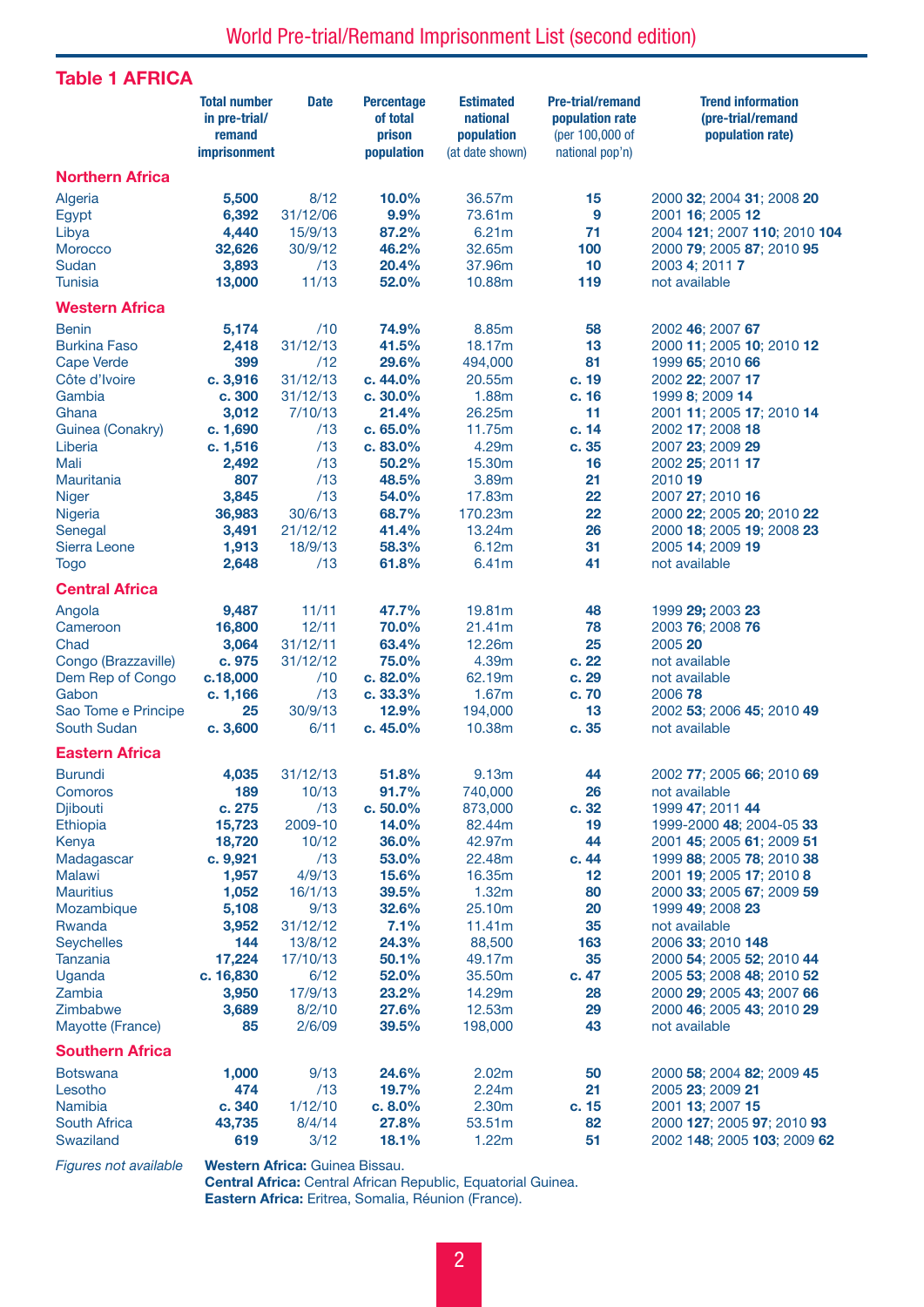| <b>Table 2 AMERICAS</b>            |                                                                |             |                                                       |                                                               |                                                                                  |                                                                   |
|------------------------------------|----------------------------------------------------------------|-------------|-------------------------------------------------------|---------------------------------------------------------------|----------------------------------------------------------------------------------|-------------------------------------------------------------------|
|                                    | <b>Total number</b><br>in pre-trial/<br>remand<br>imprisonment | <b>Date</b> | <b>Percentage</b><br>of total<br>prison<br>population | <b>Estimated</b><br>national<br>population<br>(at date shown) | <b>Pre-trial/remand</b><br>population rate<br>(per 100,000 of<br>national pop'n) | <b>Trend information</b><br>(pre-trial/remand<br>population rate) |
| <b>North America</b>               |                                                                |             |                                                       |                                                               |                                                                                  |                                                                   |
| Canada                             | 13,922*                                                        | 2010-11     | 35.0%                                                 | 34.09m                                                        | 41<br>*(average daily population, including young offenders, 1/4/2010-31/3/2011) | 2000-01 28; 05-06 37; 08-09 43                                    |
| <b>USA</b>                         | c. 480,860                                                     | /12         | c. 21.6%                                              | 315.09m                                                       | c. 153                                                                           | 2000 123; 2005 156; 2010 157                                      |
| Bermuda (UK)                       | 25                                                             | 31/10/07    | 9.6%                                                  | 65,000                                                        | 38                                                                               | 2003 103                                                          |
| Greenland (Denmark)                | 37                                                             | avrge 13    | 21.2%                                                 | 56,500                                                        | 65                                                                               | 2000 12; 2005 16; 2010 81                                         |
| <b>Central America</b>             |                                                                |             |                                                       |                                                               |                                                                                  |                                                                   |
| <b>Belize</b>                      | 673                                                            | 31/8/13     | 40.8%                                                 | 333,000                                                       | 202                                                                              | 2001 51; 2005 116; 2010 98                                        |
| <b>Costa Rica</b>                  | 3,357                                                          | 31/7/12     | 22.4%                                                 | 4.77m                                                         | 70                                                                               | 2002 46; 2005 58; 2010 59                                         |
| <b>El Salvador</b>                 | 5,861                                                          | 27/1/14     | 21.9%                                                 | 6.32m                                                         | 93                                                                               | 2001 86; 2005 58; 2010 129                                        |
| Guatemala                          | 8,209                                                          | 13/8/13     | 50.3%                                                 | 15.50m                                                        | 53                                                                               | 2001 37; 2005 25; 2010 38                                         |
| <b>Honduras</b>                    | c. 6,485                                                       | 9/13        | 50.0%                                                 | 8.12m                                                         | c. 80                                                                            | 1999 157; 2005 106; 2010 75                                       |
| <b>Mexico</b>                      | 106,541                                                        | 28/2/14     | 42.6%                                                 | 118.10m                                                       | 90                                                                               | 2000 64; 2005 83; 2010 82                                         |
| Nicaragua                          | 1,127                                                          | 31/12/12    | 12.3%                                                 | 6.01m                                                         | 19                                                                               | 2004 15; 2008 25                                                  |
| Panama                             | 9,593                                                          | 30/9/13     | 63.4%                                                 | 3.68m                                                         | 261                                                                              | 2000 176; 2005 223; 2010 203                                      |
| <b>Caribbean</b>                   |                                                                |             |                                                       |                                                               |                                                                                  |                                                                   |
| Antigua & Barbuda                  | 171                                                            | 25/7/13     | 46.1%                                                 | 92,000                                                        | 186                                                                              | 2005 62; 2007 78; 2011 159                                        |
| <b>Bahamas</b>                     | c. 600                                                         | 10/13       | c.42.0%                                               | 378,500                                                       | c. 159                                                                           | 2002 93; 2005 196; 2010 139                                       |
| <b>Barbados</b>                    | 459                                                            | 1/13        | 44.1%                                                 | 284,000                                                       | 162                                                                              | 2000 188; 2007 112; 2009 120                                      |
| Dominica                           | 60                                                             | 8/13        | 23.9%                                                 | 68,000                                                        | 88                                                                               | 1999 183; 2005 84; 2007 69                                        |
| <b>Dominican Republic</b>          | 13,285                                                         | 31/7/13     | 53.2%                                                 | 10.29m                                                        | 129                                                                              | 2000 143; 2005 105; 2010 137                                      |
| Grenada                            | 219                                                            | 13/2/12     | 52.3%                                                 | 105,000                                                       | 209                                                                              | 2002 44; 2005 40; 2009 76                                         |
| Haiti                              | 7,019                                                          | 4/8/13      | 70.6%                                                 | 10.33m                                                        | 68                                                                               | 1999 36; 2005 35; 2010 36                                         |
| Jamaica                            | 620                                                            | 22/9/13     | 14.8%                                                 | 2.77m                                                         | 22                                                                               | 2003 21; 2005 30; 2009 22                                         |
| <b>St Kitts &amp; Nevis</b>        | 98                                                             | 26/8/13     | 29.7%                                                 | 54,000                                                        | 181                                                                              | 1999 64; 2005 115; 2010 110                                       |
| <b>St Lucia</b>                    | 232                                                            | 11/12       | 40.8%                                                 | 179,000                                                       | 130                                                                              | 1999 68; 2005 99; 2010 142                                        |
| <b>St Vincent &amp; Grenadines</b> | 106                                                            | 3/13        | 23.0%                                                 | 109,000                                                       | 97                                                                               | 2001 47; 2006 73; 2011 116                                        |
| <b>Trinidad &amp; Tobago</b>       | 2,100                                                          | 22/10/13    | 43.3%                                                 | 1.34m                                                         | 157                                                                              | 2000 116; 2005 121; 2008 121                                      |
| Anguilla (UK)                      | 21                                                             | 18/12/12    | 27.6%                                                 | 14,000                                                        | 150                                                                              | 2007 131                                                          |
| Aruba (Netherlands)                | 46                                                             | 6/07        | 16.6%                                                 | 101,000                                                       | 46                                                                               | 2005 10                                                           |
| Cayman Islands (UK)                | 38                                                             | 31/8/09     | 19.6%                                                 | 56,340                                                        | 67                                                                               | 1999 48; 2004 125                                                 |
| Curacao (Netherlands)              | 242                                                            | 6/6/07      | 41.0%                                                 | 142,870                                                       | 169                                                                              | 2002 329; 2006 140                                                |
| Martinique (France)                | 436                                                            | 1/5/11      | 49.3%                                                 | 407,000                                                       | 107                                                                              | not available                                                     |
| Puerto Rico (US)                   | 2,235                                                          | 7/06        | 15.7%                                                 | 3.93m                                                         | 57                                                                               | not available                                                     |
| Sint Maarten (Neth)                | 17                                                             | 9/7/07      | 18.1%                                                 | 39,470                                                        | 43                                                                               | not available                                                     |
| Virgin Is. (UK)                    | 38                                                             | 12/10       | 32.5%                                                 | 27,000                                                        | 141                                                                              | not available                                                     |
| Virgin Is. (US)                    | 208                                                            | 3/13        | 36.4%                                                 | 106,700                                                       | 195                                                                              | not available                                                     |
| <b>South America</b>               |                                                                |             |                                                       |                                                               |                                                                                  |                                                                   |
| Argentina                          | 31,301                                                         | 31/12/12    | 50.3%                                                 | 41.72m                                                        | 75                                                                               | 2002 70; 2005 82; 2010 76                                         |
| <b>Bolivia</b>                     | 12,309                                                         | /13         | 83.3%                                                 | 10.53m                                                        | 117                                                                              | 2000 64; 2005 54; 2009 61                                         |
| <b>Brazil</b>                      | 195,036                                                        | 12/12       | 38.0%                                                 | 199.78m                                                       | 98                                                                               | 2000 46; 2005 55; 2010 84                                         |
| Chile                              | 11,017                                                         | 31/3/14     | 24.9%                                                 | 17.67m                                                        | 62                                                                               | 2000 104; 2005 79; 2010 69                                        |
| Colombia                           | 39,730                                                         | 31/3/14     | 33.4%                                                 | 48.66m                                                        | 82                                                                               | 2000 51; 2005 59; 2010 56                                         |
| Ecuador                            | c. 8,900                                                       | 10/12/13    | c.36.0%                                               | 14.30m                                                        | c. 62                                                                            | 2001 43; 2005 59; 2009 52                                         |
| Guyana                             | 690                                                            | 31/12/12    | 34.0%                                                 | 756,500                                                       | 91                                                                               | 2001 57; 2005 64; 2010 125                                        |
| Paraguay                           | 6,695                                                          | /13         | 72.5%                                                 | 6.79m                                                         | 99                                                                               | 1999 72; 2005 76; 2010 67                                         |
| Peru                               | 36,670                                                         | 12/13       | 54.2%                                                 | 30.68m                                                        | 120                                                                              | 2001 59; 2005 84; 2010 92                                         |
| Suriname                           | c. 505                                                         | 2/11        | c.50.0%                                               | 528,000                                                       | c. 96                                                                            | not available                                                     |
| <b>Uruguay</b>                     | 6,594                                                          | 2/13        | 67.1%                                                 | 3.40m                                                         | 194                                                                              | 1999 94; 2006 124; 2010 172                                       |
| Venezuela                          | 35,342                                                         | /13         | 66.8%                                                 | 30.41m                                                        | 116                                                                              | 2000 26; 2005 36; 2010 98                                         |
|                                    |                                                                |             |                                                       |                                                               |                                                                                  |                                                                   |

*Figures not available* **Caribbean:** Cuba, Guadeloupe (France). South America: French Guiana/Guyane (France).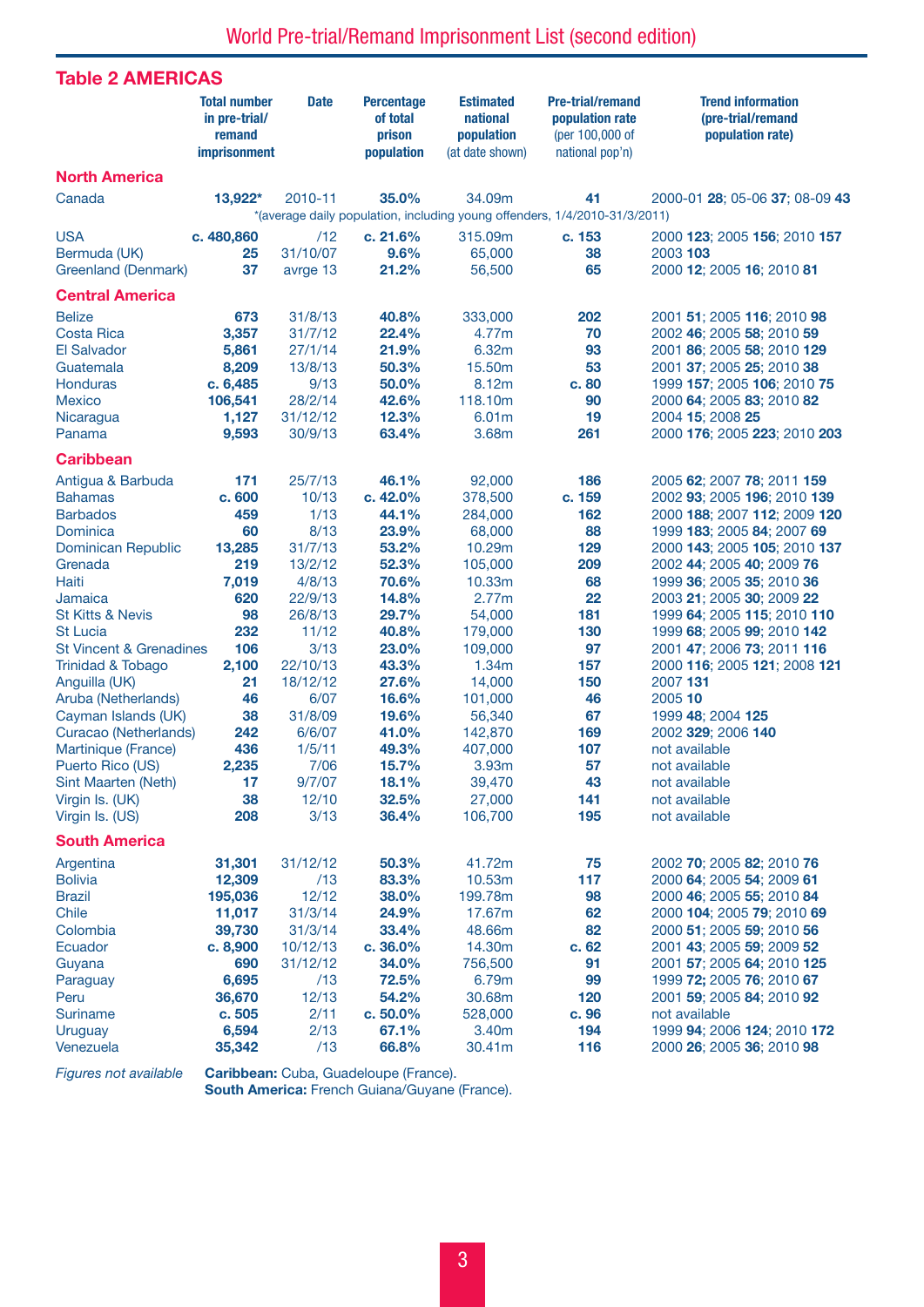Table 3 ASIA

|                                    | <b>Total number</b><br>in pre-trial/<br>remand<br><b>imprisonment</b> | <b>Date</b>          | <b>Percentage</b><br>of total<br>prison<br>population | <b>Estimated</b><br>national<br>population<br>(at date shown) | <b>Pre-trial/remand</b><br>population rate<br>(per 100,000 of<br>national pop'n) | <b>Trend information</b><br>(pre-trial/remand<br>population rate) |
|------------------------------------|-----------------------------------------------------------------------|----------------------|-------------------------------------------------------|---------------------------------------------------------------|----------------------------------------------------------------------------------|-------------------------------------------------------------------|
| <b>Western Asia</b>                |                                                                       |                      |                                                       |                                                               |                                                                                  |                                                                   |
| <b>Bahrain</b>                     | 882                                                                   | /12                  | 38.2%                                                 | 839,000                                                       | 105                                                                              | not available                                                     |
| Iraq                               | 20,821                                                                | 31/12/12             | 46.1%                                                 | 34.24m                                                        | 61                                                                               | not available                                                     |
| <b>Israel</b>                      | 7,852                                                                 | 31/12/08             | 35.8%                                                 | 7.19m                                                         | 109                                                                              | 2003 43; 2005 48; 2007 114                                        |
| Jordan                             | 2,957                                                                 | 18/8/11              | 47.2%                                                 | 6.35m                                                         | 47                                                                               | 2001 48; 2005 57                                                  |
| <b>Kuwait</b>                      | c. 410                                                                | /11                  | c. 10.0%                                              | 3.13m                                                         | c. 13                                                                            | 2002 26; 2005 15; 2009 14                                         |
| Lebanon                            | 3,981                                                                 | 17/12/13             | 75.3%                                                 | 4.89m                                                         | 81                                                                               | 2000 96; 2005 92; 2009 75                                         |
| Oman                               | 78                                                                    | /02                  | 5.6%                                                  | 2.31 <sub>m</sub>                                             | 3                                                                                | not available                                                     |
| Qatar                              | c. 500                                                                | /13                  | c. 43.5%                                              | 2.17m                                                         | c. 23                                                                            | 2006 31                                                           |
| Saudi Arabia                       | 16,790                                                                | /02                  | 58.7%                                                 | 21.46m                                                        | 78                                                                               | 2000 78                                                           |
| Syria                              | 5,353                                                                 | /04                  | 50.5%                                                 | 17.68m                                                        | 30                                                                               | 2003 39                                                           |
| <b>United Arab Emirates</b>        | 5,134                                                                 | /06                  | 45.9%                                                 | 4.88m                                                         | 105                                                                              | 2003 109; 2005 107                                                |
| Yemen                              | 9,920                                                                 | 2/13                 | 70.1%                                                 | 25.96m                                                        | 38                                                                               | 2004 30; 2006 23; 2010 25                                         |
| <b>Central Asia</b>                |                                                                       |                      |                                                       |                                                               |                                                                                  |                                                                   |
| <b>Kazakhstan</b>                  | 6,601                                                                 | 1/1/14               | 13.2%                                                 | 17.17m                                                        | 38                                                                               | 2000 110; 2005 55; 2010 50                                        |
| Kyrgyzstan                         | 2,056                                                                 | 1/1/12               | 20.9%                                                 | 5.43m                                                         | 38                                                                               | 2003 55; 2006 52; 2009 36                                         |
| <b>Tajikistan</b>                  | 1,100                                                                 | 1/1/08               | 15.0%                                                 | 7.19m                                                         | 17                                                                               | 2006 28                                                           |
| Turkmenistan                       | 1,356                                                                 | /06                  | 12.4%                                                 | 4.80m                                                         | 28                                                                               | 2005 25                                                           |
| <b>Uzbekistan</b>                  | c. 3,400                                                              | /07                  | $c. 10.0\%$                                           | 26.67m                                                        | c. 13                                                                            | 2003 22                                                           |
| <b>South Central Asia</b>          |                                                                       |                      |                                                       |                                                               |                                                                                  |                                                                   |
| Afghanistan                        | 7,365                                                                 | 31/12/13             | 25.4%                                                 | 35.05m                                                        | 21                                                                               | 2006 15; 2010 15                                                  |
| Bangladesh                         | 46,919                                                                | 12/12                | 68.3%                                                 | 155.57m                                                       | 30                                                                               | 2003 32; 2006 33; 2010 33                                         |
| India                              | 254,857                                                               | 31/12/12             | 66.2%                                                 | 1,266.8m                                                      | 20                                                                               | 2000 18; 2005 21; 2010 19                                         |
| Iran                               | c. 55,000                                                             | 7/12                 | c. 25.0%                                              | 75.68m                                                        | c. 73                                                                            | 2010 58                                                           |
| <b>Nepal</b>                       | 5,003                                                                 | 13/3/09              | 58.9%                                                 | 29.28m                                                        | 17                                                                               | 2002 17; 2005 14                                                  |
| Pakistan                           | 49,582                                                                | 31/12/12             | 66.2%                                                 | 180.65m                                                       | 27                                                                               | 1999 43; 2004 33; 2009 34                                         |
| Sri Lanka                          | 9,835                                                                 | 15/10/13             | 43.9%                                                 | 21.44m                                                        | 46                                                                               | 2000 44; 2005 57; 2010 67                                         |
| <b>South Eastern Asia</b>          |                                                                       |                      |                                                       |                                                               |                                                                                  |                                                                   |
| <b>Brunei Darussalam</b>           | 51                                                                    | $mid-13$             | 9.3%                                                  | 420,000                                                       | 12                                                                               | 2000 10; 2005 10; 2010 4                                          |
| Cambodia                           | 8,839                                                                 | 3/14                 | 60.5%                                                 | 14.73m                                                        | 60                                                                               | 2000 16; 2005 18; 2010 31                                         |
| Indonesia                          | 49,690                                                                | $mid-12$             | 32.8%                                                 | 244.79m                                                       | 20                                                                               | 2000 10; 2005 18; 2010 20                                         |
| Laos                               | 40                                                                    | $mid-04$             | 1.0%                                                  | 5.70m                                                         | 7                                                                                | not available                                                     |
| Malaysia                           | 8,887                                                                 | $mid-13$             | 21.9%                                                 | 29.76m                                                        | 30                                                                               | 2000 33; 2005 51; 2010 37                                         |
| Myanmar (Burma)                    | 6,495                                                                 | $mid-09$             | 10.8%                                                 | 51.54m                                                        | 13                                                                               | 2001 10; 2007 15                                                  |
| Philippines                        | c. 70,000                                                             | /13                  | c. 63.1%                                              | 98.13m                                                        | c.71                                                                             | 2001 45; 2005 68; 2010 60                                         |
| Singapore                          | 3,277                                                                 | $mid-13$             | 24.6%                                                 | 5.51m                                                         | 59                                                                               | 2000 59; 2005 70; 2010 40                                         |
| <b>Thailand</b>                    | 66,417                                                                | 1/3/14               | 22.7%                                                 | 67.15m                                                        | 99                                                                               | 2000 128; 2005 63; 2010 80                                        |
| <b>Timor-Leste</b>                 | c. 136                                                                | 31/12/13             | c. 31.7%                                              | 1.14m                                                         | c. 12                                                                            | 2003 23; 2009 9                                                   |
| Vietnam                            | 15,150                                                                | $mid-12$             | 11.6%                                                 | 90.80m                                                        | 17                                                                               | not available                                                     |
| <b>Eastern Asia</b>                |                                                                       |                      |                                                       |                                                               |                                                                                  |                                                                   |
| Japan                              | 6,941                                                                 | 30/6/13              | 10.7%                                                 | 127.26m                                                       | 5                                                                                | 2000 9; 2005 8; 2010 6                                            |
| Korea (Republic of)                | 16,352                                                                | 30/6/13              | 33.7%                                                 | 48.84m                                                        | 33                                                                               | 2000 54; 2005 37; 2010 32                                         |
| Mongolia                           | 1,150                                                                 | $mid-13$             | 14.5%                                                 | 2.89m                                                         | 40                                                                               | 2003 64; 2005 74; 2010 57                                         |
| <b>Taiwan</b>                      | 3,275                                                                 | 31/1/14              | 5.1%                                                  | 23.38m                                                        | 14                                                                               | 2000 26; 2005 28; 2010 22                                         |
| Hong Kong (China)<br>Macau (China) | 1,532<br>238                                                          | 31/12/13<br>31/12/12 | 16.9%<br>21.4%                                        | 7.20m<br>582,000                                              | 21<br>41                                                                         | 2000 19; 2005 17; 2010 19<br>2000 41; 2005 40; 2010 42            |

Figures not available South Central Asia: Bhutan, Maldives.

Eastern Asia: China, Korea (Democratic People's Republic of North Korea).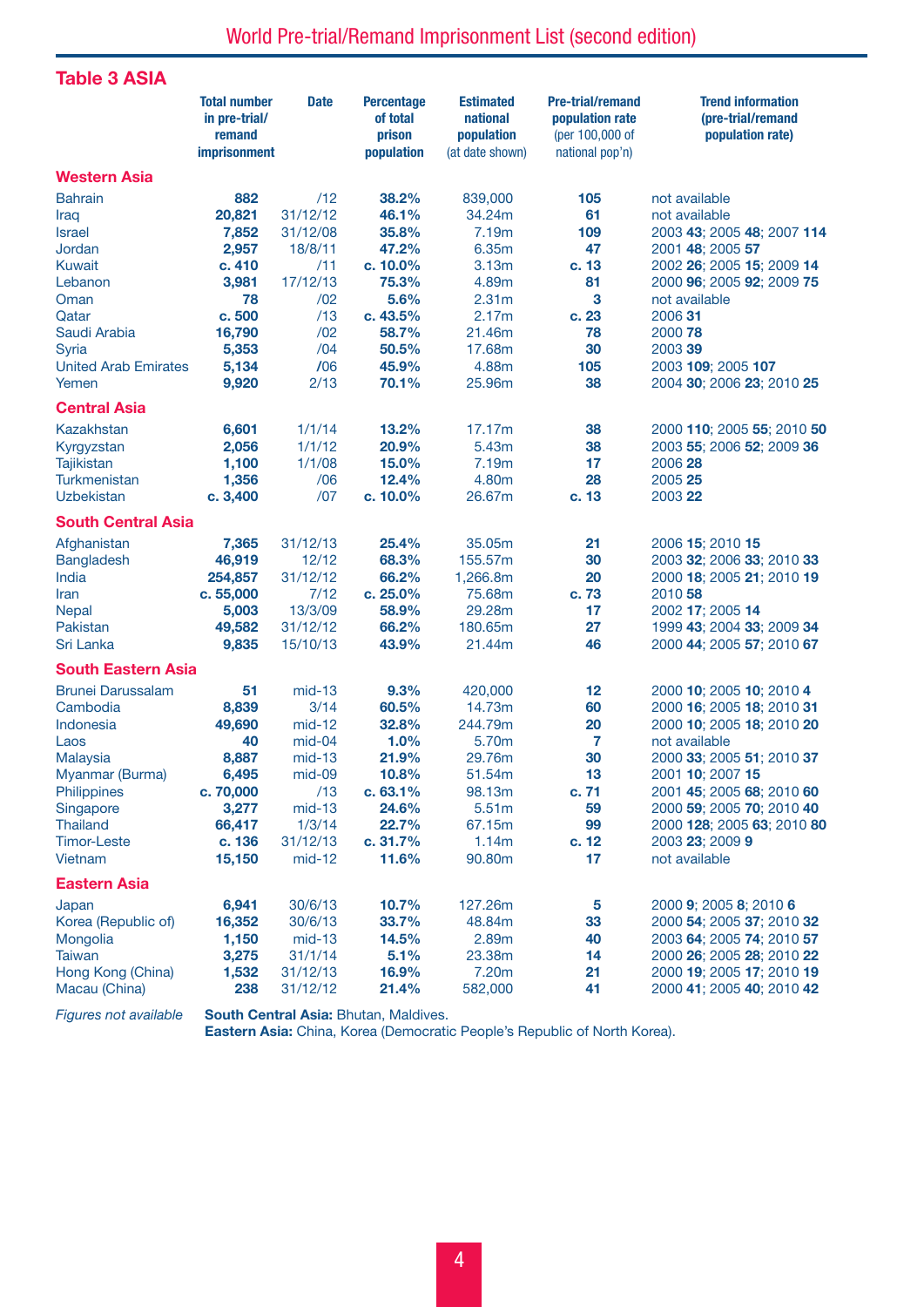## Table 4 EUROPE

|                           | <b>Total number</b><br>in pre-trial/<br>remand | <b>Date</b>       | <b>Percentage</b><br>of total<br>prison | <b>Estimated</b><br>national<br>population | <b>Pre-trial/remand</b><br>population rate<br>(per 100,000 of                                        | <b>Trend information</b><br>(pre-trial/remand<br>population rate) |
|---------------------------|------------------------------------------------|-------------------|-----------------------------------------|--------------------------------------------|------------------------------------------------------------------------------------------------------|-------------------------------------------------------------------|
|                           | <b>imprisonment</b>                            |                   | population                              | (at date shown)                            | national pop'n)                                                                                      |                                                                   |
| <b>Northern Europe</b>    |                                                |                   |                                         |                                            |                                                                                                      |                                                                   |
| <b>Denmark</b>            | 1,382                                          | 1/9/13            | 33.8%                                   | 5.61m                                      | 25                                                                                                   | 2000 17; 2005 19; 2010 25                                         |
| Estonia                   | 561                                            | 14/4/14           | 18.8%                                   | 1.31 <sub>m</sub>                          | 43                                                                                                   | 2000 119; 2005 81; 2010 62                                        |
| Finland                   | 606                                            | 1/1/13            | 19.3%                                   | 5.43m                                      | 11                                                                                                   | 2000 7; 2005 10; 2010 11                                          |
| Iceland                   | 13                                             | 1/9/13            | 8.4%                                    | 321,400                                    | 4                                                                                                    | 2000 6; 2005 6; 2010 4                                            |
| Ireland                   | 564                                            | 2/14              | 14.1%                                   | 4.60m                                      | 12                                                                                                   | 2000 10; 2005 11; 2010 14                                         |
| Latvia                    | 2,242                                          | 4/14              | 42.5%                                   | 2.00m                                      | 112                                                                                                  | 2000 153; 2005 115; 2010 89                                       |
| Lithuania                 | 1,179                                          | 1/1/13            | 12.1%                                   | 2.96m                                      | 40                                                                                                   | 2000 63; 2005 37; 2010 36                                         |
| Norway<br>Sweden          | 1,049<br>1,420                                 | 1/9/13<br>1/10/13 | 28.7%<br>24.5%                          | 5.10m<br>9.61m                             | 21<br>15                                                                                             | 2000 14; 2005 13; 2010 21                                         |
| <b>United Kingdom</b>     |                                                |                   |                                         |                                            |                                                                                                      | 2000 15; 2005 16; 2010 18                                         |
| - England & Wales         | 11,800                                         | 31/3/14           | 13.8%                                   | 57.26m                                     | 21                                                                                                   | 2000 22; 2005 24; 2010 24                                         |
| - Northern Ireland        | 437                                            | 31/12/13          | 24.3%                                   | 1.84m                                      | 24                                                                                                   | 2000 19; 2005 26; 2010 28                                         |
| - Scotland                | 1,508                                          | 25/4/14           | 19.4%                                   | 5.34m                                      | 28                                                                                                   | 2000 19; 2005 23; 2010 28                                         |
| Faeroe Is. (Denmark)      | 3                                              | avrge 13          | 26.9%                                   | 48,120                                     | 5                                                                                                    | 2003 10; 2005 2; 2010 7                                           |
| <b>Guernsey (UK)</b>      | 20                                             | 25/4/14           | 20.4%                                   | 66,000                                     | 30                                                                                                   | 1999 26; 2004 33; 2010 33                                         |
| Isle of Man (UK)          | 14                                             | 9/9/13            | 14.4%                                   | 86,000                                     | 16                                                                                                   | 2000 13; 2005 20; 2010 33                                         |
| Jersey (UK)               | 36                                             | 10/9/13           | 22.1%                                   | 98,750                                     | 36                                                                                                   | 2001 30; 2005 54; 2010 55                                         |
| <b>Southern Europe</b>    |                                                |                   |                                         |                                            |                                                                                                      |                                                                   |
| Albania                   | 2,090                                          | 10/13             | 40.2%                                   | 2.87m                                      | 73                                                                                                   | 2001 47; 2005 55; 2010 59                                         |
| Andorra                   | 17                                             | 19/12/12          | 47.2%                                   | 86,850                                     | 20                                                                                                   | 2001 51; 2005 17; 2010 24                                         |
| Bosnia & Herzegovina      |                                                |                   |                                         |                                            |                                                                                                      |                                                                   |
| - Federation              | 258                                            | 1/9/12            | 15.2%                                   | 2.35m                                      | 11                                                                                                   | 2000 15; 2005 11; 2010 14                                         |
| - Republika Srpska        | 96                                             | 31/12/13          | 9.6%                                    | 1.33m                                      | 7                                                                                                    | 2001 13; 2005 13; 2010 14                                         |
| Croatia                   | 767                                            | 1/1/13            | 16.2%                                   | 4.38m                                      | 18                                                                                                   | 2000 17; 2005 20; 2010 27                                         |
| Cyprus                    | 368*                                           | 1/9/12            | 39.6%                                   | 864,600*                                   | 43                                                                                                   | 2000 6; 2005 13; 2010 50                                          |
|                           |                                                |                   |                                         |                                            | *(Does not include the internationally unrecognized Turkish Republic of Northern Cyprus (TRNC).)     |                                                                   |
| Greece                    | 4,254                                          | 1/1/12            | 34.1%                                   | 11.29m                                     | 38                                                                                                   | 2000 20; 2005 22; 2010 31                                         |
| <b>Italy</b>              | 21,659                                         | 31/3/14           | 36.0%                                   | 60.05m                                     | 36                                                                                                   | 2000 41; 2005 37; 2010 49                                         |
| Kosovo/Kosova             | 602                                            | 15/11/13          | 35.5%                                   | 1.83m                                      | 33                                                                                                   | 2001 19; 2004 23; 2009 23                                         |
| Macedonia (F Yug Rep)     | c. 500                                         | 12/13             | c. 16.6%                                | 2.06m                                      | c. 24                                                                                                | 2000 11: 2005 13: 2010 23                                         |
| <b>Malta</b>              | 182                                            | 1/9/11            | 30.4%                                   | 416,700                                    | 44                                                                                                   | 2001 20; 2005 24; 2009 41                                         |
| Montenegro                | 348                                            | 9/13              | 32.6%                                   | 623,600                                    | 56                                                                                                   | 2002 36; 2006 66; 2010 107                                        |
| Portugal                  | 2,501                                          | 1/4/14            | 17.3%                                   | 10.42m                                     | 24                                                                                                   | 2000 38; 2005 29; 2010 22                                         |
| San Marino*               | 0                                              | 1/9/12            | 0%                                      | 32,500                                     | 0                                                                                                    | 1999 0; 2005 3; 2010 0                                            |
|                           |                                                |                   |                                         |                                            | *(By agreement with Italy, most persons imprisoned by San Marino are held in Italian prisons.)       |                                                                   |
| <b>Serbia</b>             | 2,532                                          | 31/12/12          | 24.8%                                   | 7.21m                                      | 35                                                                                                   | 2000 17; 2005 32; 2010 46                                         |
| Slovenia                  | 219                                            | 1/9/13            | 16.1%                                   | 2.06m                                      | 11                                                                                                   | 2000 17; 2005 16; 2010 16                                         |
| Spain                     | 8,951                                          | 25/4/14           | 13.4%                                   | 46.41m                                     | 19                                                                                                   | 2000 23; 2005 32; 2010 32                                         |
| Gibraltar (UK)            | 31                                             | 31/12/11          | 40.3%                                   | 29,750                                     | 104                                                                                                  | 2001 11; 2005 35; 2010 65                                         |
| <b>Western Europe</b>     |                                                |                   |                                         |                                            |                                                                                                      |                                                                   |
| Austria                   | 1,754                                          | 1/12/12           | 20.1%                                   | 8.48m                                      | 21                                                                                                   | 2000 21; 2005 24; 2010 23                                         |
| <b>Belgium</b>            | 3,600                                          | avrge 12          | 31.8%                                   | 11.14m                                     | 32                                                                                                   | 2000 30; 2005 34; 2010 34                                         |
| France                    | 16,759*                                        | 1/4/14            | 26.1%                                   | 64.13m*                                    | 26                                                                                                   | 2000 29; 2005 32; 2010 24                                         |
|                           |                                                |                   |                                         |                                            | *(Metropolitan France, excluding departments and territories in Africa, the Americas and Oceania.)   |                                                                   |
| Germany                   | 11,271                                         | 30/11/13          | 18.0%                                   | 80.70m                                     | 14                                                                                                   | 2000 22; 2005 19; 2010 13                                         |
| Liechtenstein*            | 2                                              | 11/13             | 28.6%                                   | 36,800                                     | 5                                                                                                    | 2002 21; 2006 11; 2010 20                                         |
|                           |                                                |                   |                                         |                                            | *(By agreement with Austria, some persons imprisoned by Liechtenstein are held in Austrian prisons.) |                                                                   |
| Luxembourg                | 298                                            | 1/9/13            | 41.6%                                   | 546,700                                    | 55                                                                                                   | 2000 41; 2005 60; 2010 60                                         |
| Monaco*                   | 30                                             | 1/9/12            | 73.2%                                   | 36,000                                     | 83                                                                                                   | 2000 26; 2005 57; 2010 8                                          |
|                           |                                                |                   |                                         |                                            | *(By agreement with France, some persons imprisoned by Monaco are held in French prisons.)           |                                                                   |
| <b>Netherlands</b>        | 5,406                                          | 30/9/12           | 47.3%                                   | 16.79m                                     | 32                                                                                                   | 2000 27; 2005 38; 2010 34                                         |
| Switzerland               | 2,870                                          | 4/9/13            | 40.6%                                   | 8.10m                                      | 35                                                                                                   | 2000 33; 2005 32; 2010 32                                         |
| <b>Europe/Asia</b>        |                                                |                   |                                         |                                            |                                                                                                      |                                                                   |
| Armenia                   | 1,167                                          | 24/5/13           | 24.5%                                   | 2.98m                                      | 39                                                                                                   | 2001 25; 2005 24; 2010 45                                         |
| Azerbaijan                | 3,493                                          | 7/13              | 17.7%                                   | 9.42m                                      | 37                                                                                                   | 2002 28; 2006 28; 2010 30                                         |
| Georgia                   | 1,781                                          | 31/3/14           | 18.0%                                   | 4.50m                                      | 40                                                                                                   | 2000 57; 2005 117; 2010 61                                        |
| <b>Russian Federation</b> | 115,600                                        | 1/4/14            | 17.1%                                   | 143.7m                                     | 80                                                                                                   | 2000 160; 2005 113; 2010 83                                       |
| <b>Turkey</b>             | 48,242                                         | 1/9/12            | 40.1%                                   | 75.39m                                     | 64                                                                                                   | 2000 44; 2005 42; 2010 77                                         |